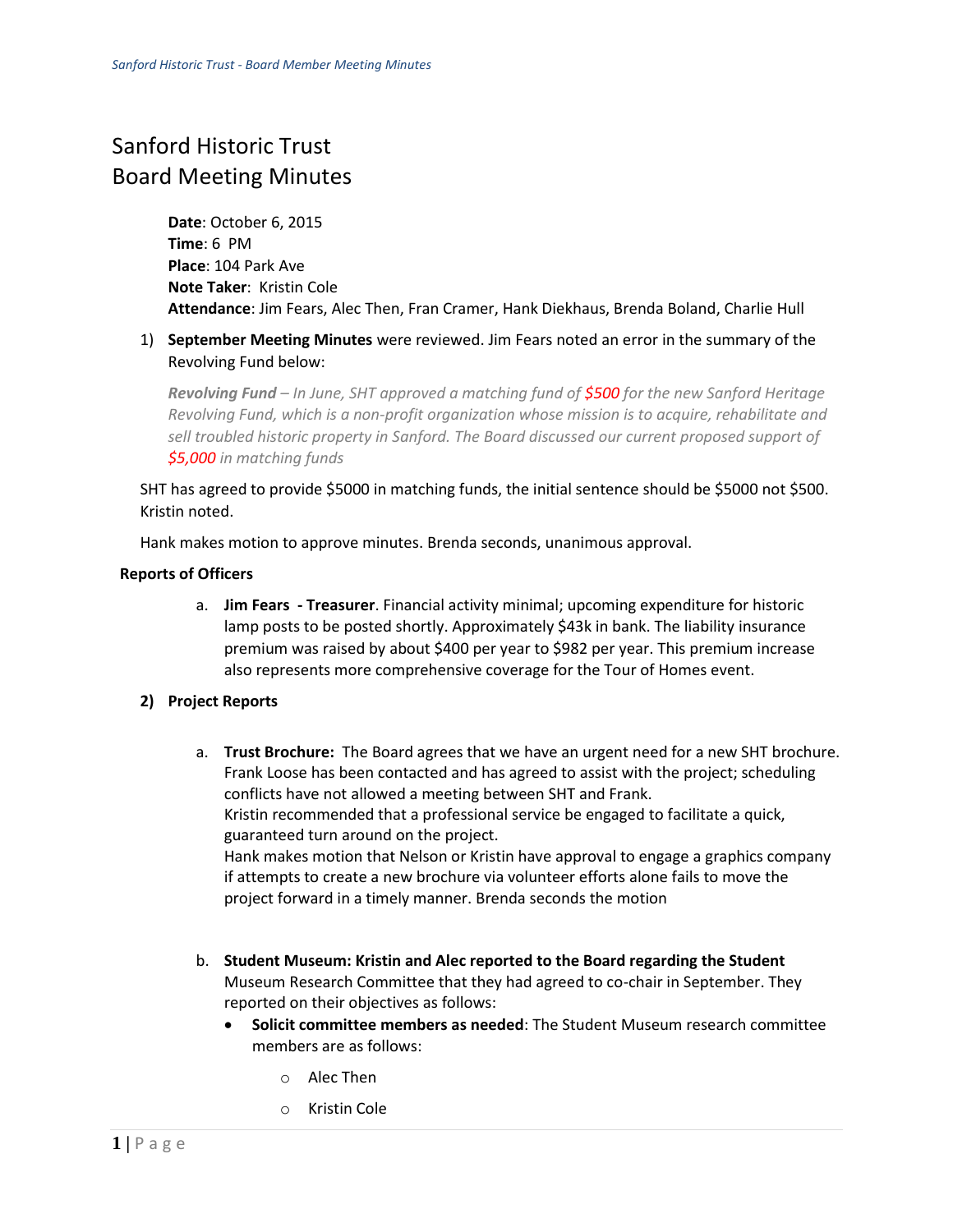- o Linda Kuhn
- o Jerry Mills
- o Mike Smith
- o Dianne Forrest
- o Christine Dalton
- o Maria Shreve
- o Denny Gibbs

**Collect necessary information** The committee met at the Welcome Center on September 15 to discuss the project and consider options for involvement and support for the preservation of the Student Museum. Christin Dalton provided a wealth of information regarding the project based on her knowledge of the project and her discussion with Seminole County School Board members:

- o SCPS's goal is to transition the property to another organization.
- $\circ$  SCPS will be releasing an RFQ October 15<sup>th</sup> to solicit bids for the purchase of the Student Museum. Much more information will be available once this RFQ is released. Additionally, the RFQ process will contain a bidders conference, a time at which a list of all potential bidders will be available to the public
- o Christine believes that while SCPS are hopeful for and will encourage proposal responses from educational institutions, RFQ respondents from public educational facilities face significantly higher standards for code and regulatory requirements than respondents from private institutions would. Higher standards equate to higher improvement costs which may deter potential bidders. Private investors will be considered.
- o Efforts were being made to assess the potential interest of Seminole State College and Stetson University

**Rigorously analyze data**: The annual maintenance costs of approximately \$50,000 also would require over \$1M in repairs. While the committee did not complete a detailed financial analysis, as even the basic maintenance on the building far exceeds the support that the Trust is currently capable of providing. The RFQ will provide detailed requirements that can be assessed at the time of its release.

**Meet with school board representatives and/or other members of the community**: While the committee did not meet with the School Board Members, the report from Christine Dalton provided valuable information on the thoughts and considerations of the School Board.

**Prepare written recommendation(s) for board and membership**: The committee members agreed that: